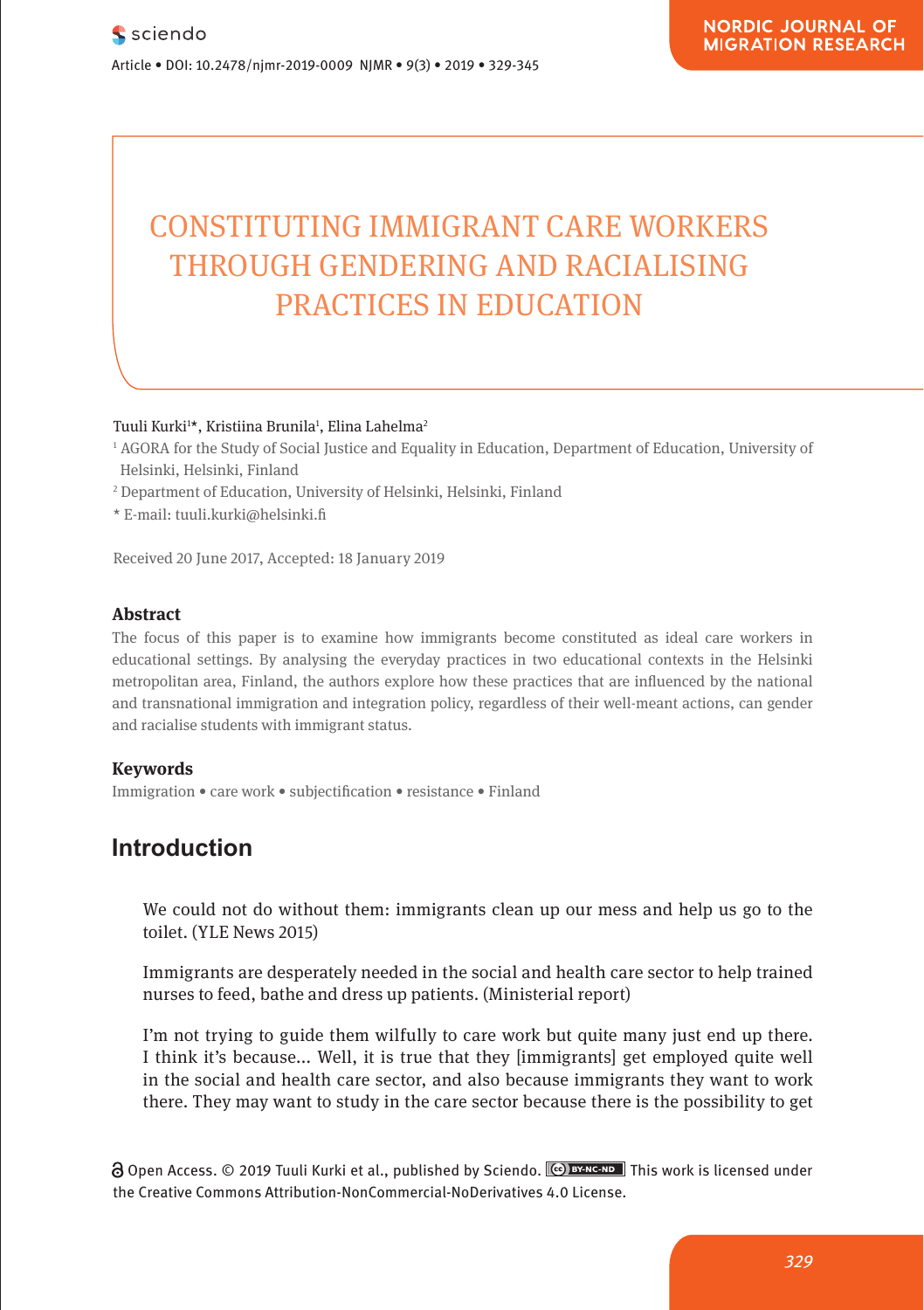employed. To get employed that is the most important thing. (Teacher of pre-vocational training for immigrants)

I was wondering that if I study three years to become a practical nurse, I can then continue studies for another profession. I'd like to study to become a medical doctor, but when I asked, they said that after pre-vocational training you cannot go to medical training. I asked if after practical nurse training you can go to medical training and they said no. So then I took that plan out of my mind. (Student of pre-vocational training for immigrants)

The focus of this paper is to examine how immigrants become constituted as ideal care workers in educational settings. By analysing the everyday practices in two educational contexts, those of lower secondary school and pre-vocational training for immigrants, we explore how these practices that are influenced by the national and transnational immigration and integration policy, regardless of their well-meant actions, can gender and racialise students with immigrant status. We ask, how care work becomes normalised and is taken for granted as an ideal and suitable profession for immigrants.

The abovementioned four extracts that present media, governmental, teachers' and students' perspectives on this matter act as the starting points for our paper. Our focus is not on the much discussed international recruitment of care workers from the Global South and East to the Global North (e.g. Parreñas 2001), but looking at how immigrants resident in Finland are guided, even induced to the care sector. Although much attention has been paid in research on migration and care in general, and immigrant women working as domestic servants in particular, there has been less discussion on the role of education and training in constituting immigrant care workers and on immigrants' views and responds on becoming care workers or on their subtle acts of resistance not to become one.

The data we utilise have been produced by Kurki for her ethnographic study in the Helsinki metropolitan area, Finland.<sup>1</sup> In this paper, we are not interested in assessing or evaluating whether or not immigration policy and educational integration practices are "right" or "successful" according to their own criteria. Rather, we examine what their effects seem to be from the participants' point of view and how immigrant care worker subjectivities become constituted through immigration policy and educational integration practices. We are interested in the ways in which immigrants and professionals working with them describe their thoughts of immigration, integration and care work and how these thoughts can be understood as a result of how the discourses of immigration have shaped them (cf. Davies 2004, pp. 4-5). We have, for example, looked at the instances where care work is mentioned in the observation notes, interviews and in policy documents and reports and tracked the instances where gendered and racialised reasoning and rationalities to become care workers are mentioned.

Before looking at the empirical data, we discuss the contemporary national and transnational care agenda, which is shown to be gendered and racialised. The analysis laid out in the sections that follow focus, respectively, on guiding immigrants to care work, the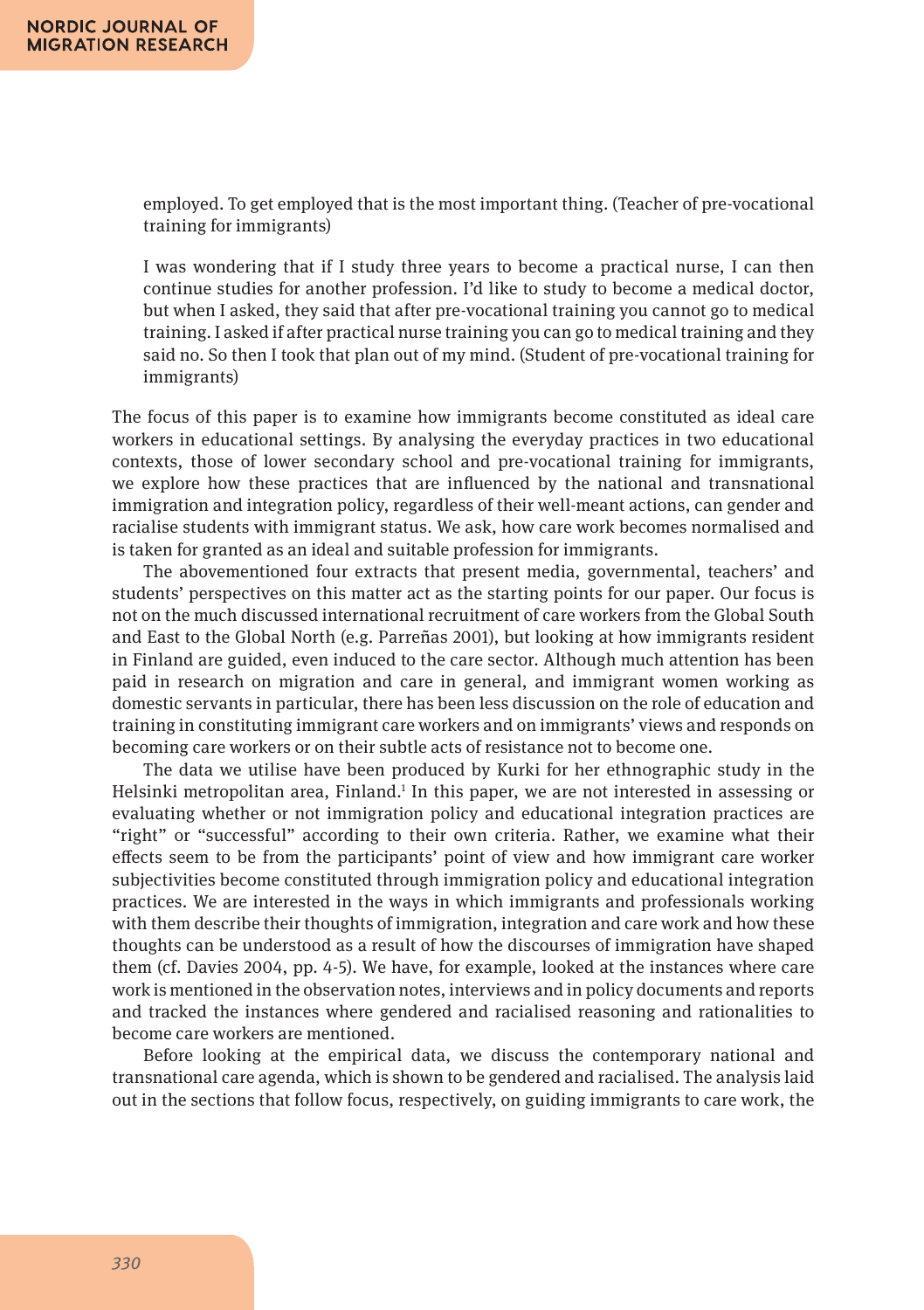gendered and racialised nature of career guidance and lastly on positioning the immigrant self to care work.

#### **Background: gendered and racialised care agenda**

The ageing of the population combined with the simultaneous decline in births and the downswing of the welfare state has given rise to a general uncertainty and the "crisis of care" in the majority of the European Union (EU) countries. Without immigrants, who are seen as an easy yet profitable solution for care deficit, the public and private healthcare would be ineffective in many European countries (e.g. Fraser 2016; Näre 2013; Himanen & Könönen 2010; Precarias a la deriva 2009). Immigrants act as the "servants of global capitalism" (Parrenas 2001, pp. 25-26) maintaining the care services for the children, disabled and the elderly of the EU. This has led to the continuation and acceleration of social and racialised inequalities in working life, where the distribution of work is based on people's gender, race and ethnicity (e.g. Wrede & Nordberg 2010).

In Finland, the average age of population rises faster than elsewhere in Europe. This means not only a growing labour shortage due to retirement but also a growing need for care workers. Historically, care work has been gendered and classed work, maintained by the working-class women (e.g. Hoppania *et al*. 2016, p. 119-120; Lappalainen 2014; Lappalainen, Mietola & Lahelma 2013). Influenced by the examples from other EU countries, the Finnish political and economic eye has been however turned into the Far East to recruit care workers instead of improving working conditions in the care sector, including the limited financial support and budget cuttings (Hoppania *et al*. 2016; Himanen & Könönen 2010). In addition, long working hours, shift work that pays poorly stressful and physically demanding working conditions and precarious contracts have remained the norm in the sector, which makes care work unattractive for many. In addition to the international recruitment of care workers, the current trend in Finland seems to be guiding unemployed immigrants resident in the country to work in the care sector regardless of their previous education and personal interests (e.g. Kurki 2008; Nieminen 2011). At the policy level, an example of inducing immigrants to care sector is a nursing assistant initiative, launched in 2013, to open up a "flexible training and employment path" to the assisting tasks of the social and healthcare services (e.g. Sinervo *et al*. 2013; Koponen 2014). The primary purpose of the nursing assistant initiative is to train care workers fast who can help practical and trained nurses, who are referred to as "proper nurses", to feed, bathe and dress up patients. Although the initiative may seemingly promote immigrants' employment, it can also reinforce immigrants' position in the care sector as secondary and marginal workforce when they are pushed to the bottom-end tasks at the lowest stages in professional hierarchy. In the media and political contexts, this kind of "immigrantisation" (Kurki *et al*. 2018; Kurki 2019) of care work is however often presented as a win–win story where the social and healthcare sectors get more employees and immigrants get employed (Olakivi 2018).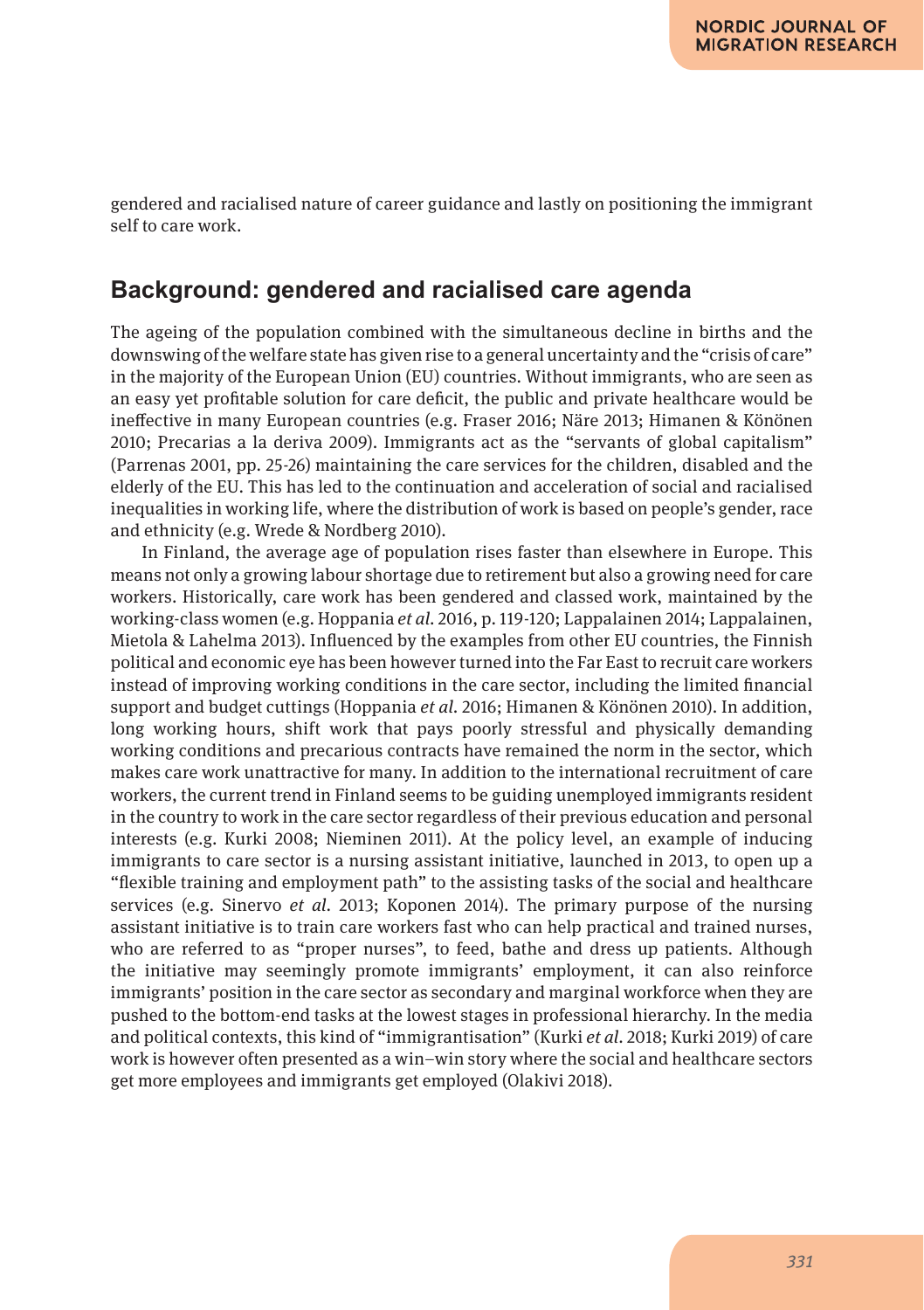#### **Theoretical concepts: gendering and racialising subjectification**

In the Finnish public discourse, the term "immigrant" refers to "all foreign figures" (Ahmed 2000) as it is used as a generalising term referring to a specific group of people or to assumed shared identity, such as the term "ethnic minority" in the UK context (see Kurki 2008). If attempts to define "who" the immigrant is, the distinction is often made between legal and illegal immigrants, between EU- and non-EU nationalities, or utilising other migration-related concepts, such as foreigner, refugee, asylum seeker or alien (e.g. Lepola 2000). Consequently, the official integration policy and its practices presuppose that there is some sort of universal "immigrant experience" that overrides all other differences. Thinking immigrants as one group is obviously erroneous as this "group" is composed of individuals with a wide range of differences, including gender, nationality, cultural background, religion, age, language, educational background and the reasons for migration, to mention a few. Failure to recognise the differences of immigrants subscribes to a fixed definition and reinforces cultural racism and dissolves individuality (Bhavnani, Mirza & Meetoo 2005) resulting in the conception and treatment of immigrants as "faceless others" (Huttunen 2004). Thinking with poststructural and postcolonial terms, we understand immigrant-ness as "becoming" and "doing" rather than as "being", which opens up possibilities to challenge the terminology related to immigration (cf. Bacchi 2017). In other words, we think that certain subjects are not immigrants but are made immigrants through policies and practices.

In our analysis, we utilise the concept of subjectification (e.g. Fanon 1967; Foucault, 1982/2002; Butler 1990; Youdell 2006) to examine this making of, or "constitution", immigrant subjectivity and how then immigrant subjects are constituted as ideal subjects for care work. Subjectification happens intersectionally, which means that differences and categories, such as gender and race in which subjects are positioned, are inseparable, interdependent, mutually constituted and internally heterogeneous, they intersect and interact simultaneously (e.g. Crenshaw 1991; de los Reyes & Mulinari 2005). In this paper, we focus on the intersections of gender and race, and following the idea of making rather than being, we have adopted a verb form of the nouns "gender" and "race", as "gendering" and "racialising", to capture the active, ongoing and always incomplete processes of subjectification that constitute gendered and racialised immigrant subjects (cf. Jones 1997; Bacchi 2017). Importantly, as the idea of subjectification always includes the possibility for resistance, we also examine how immigrants actively take part in their own subjectification and how the making of gendered and racialised immigrant care workers can be unmade, remade and recuperated (cf. Mirza 1992; Phoenix 2012).

## **Methodology, data and analysis**

Methodologically, we intertwine ethnographic and nomadic discursive approaches. This means that we relate to the tradition of ethnographies conducted in educational settings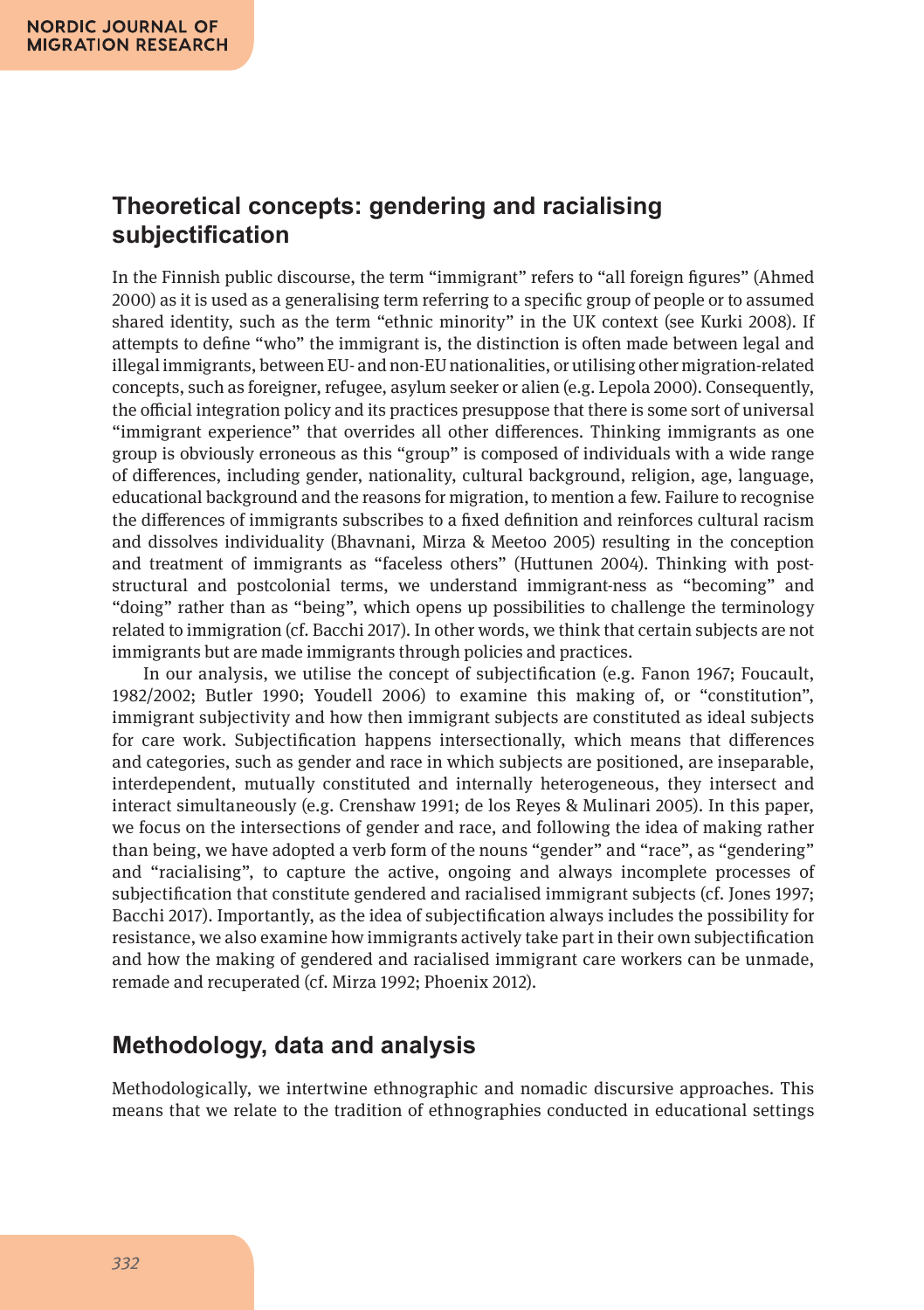with feminist approach (e.g. Mirza 1992; Youdell 2006; Gordon, Holland, & Lahelma 2000; Paju *et al*. 2014; Mietola *et al*. 2016) and share their interest in studying differences and (in)equalities within educational institutions and the intersections of gender, ethnicity and race. We combine ethnographic approach with the idea of nomadic thinking that has emerged among feminist, postcolonial and anti-racist research (e.g. Braidotti 2011a, b; Tamboukou & Ball 2001; Kurki, Ikävalko & Brunila 2016). Nomadic thinking highlights paying attention on identities reserved/offered to subjects, in our case to immigrants, in the hegemonic discourses, and rethinking how to resist the idea of unchanging, uniform subject (e.g. Termonen, Pyykkönen & Kettunen 2003).

Analytically, our reading of the data can be described as discursive (e.g. Butler 1993; Ikävalko & Brunila 2017), which means that subjects, in our case immigrants and immigrantness, are made, which creates "the reality" on immigrants. Discursive reading enables us to analyse also what kinds of possibilities for resistance this constitution includes. The analysis draws on Kurki's ethnographic study conducted in two educational contexts in the Helsinki metropolitan area, Finland: in a lower secondary school (2006) where she spent 16 school days and in two groups of pre-vocational training for immigrants (MAVA: Maahanmuuttajien ammatilliseen koulutukseen valmistava koulutus) (2009-2011) that she visited on average 1–2 days a week, sometimes with longer breaks between the visits, during the 2-year ethnographic period.

In the lower secondary school, Kurki interviewed seven students from the ninth grade with immigrant status whose parents had immigrated to Finland from Somalia (2), Kosovo (2), Estonia (1) and Vietnam (1), and one with Kurdish background. In two groups of MAVA, she interviewed 15 students whose countries of origin varied from Afghanistan (2), Bangladesh (1), Bela-Russia (1), Brazil (1), Congo (1), Ecuador (1), Estonia (3), Finland (1), Iraq (1), Latvia (1), Nigeria (1), the Philippines (1), Russia (5), Somalia (4) and Thailand (2) to Turkey (1). Four of them had a double nationality. Some of the MAVA students had finished compulsory school, while others had higher education degree and/or had worked for years as professionals in their respective fields of expertise either in their country of origin or also in Finland. Before attending MAVA programme, they had participated in a number of other forms of integration training, mostly language training. At the time of the study, all of them had registered as unemployed jobseekers in the employment office through which they had been guided to MAVA programme.

For this paper, we utilise data that include interviews with 22 immigrant students (five young women and two young men aged 15–17 years from lower secondary school and seven women and eight men aged 19–46 years from MAVA programme) and 14 teachers and other education professionals (four teachers from lower secondary school and six from MAVA programme, three project workers and one policymaker of which 13 women and one man, aged 40–50 years), observation notes from both educational contexts and 32 national and transnational policy documents, reports and guidelines from different levels of government related to immigration, integration and care work. Advertisement and media texts and curriculum and learning materials gathered during the ethnographic period as well as 153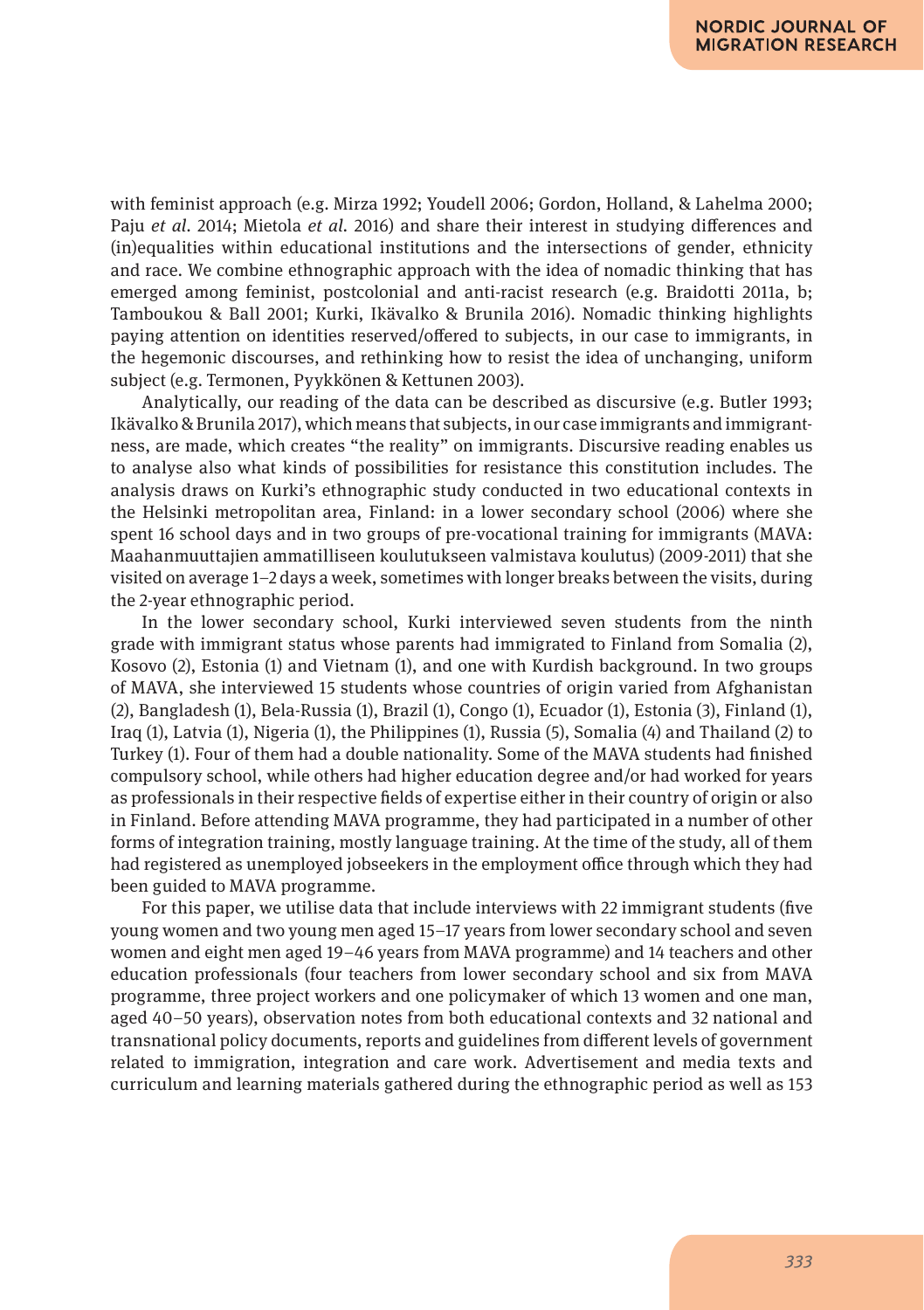application forms for MAVA programme work as a background information to understand the picture that is painted of immigrants as care workers in the public eye.

## **Immigrants as ideal gendered and racialised care workers**

In 1983, a report on refugee education of the Ministry of Social Affairs and Health stated that "guiding immigrants only to certain labour market sectors should be avoided" (FMSAH 1983). In the beginning of 2000s, the direction had switched 180 degrees as the immigrant education guidelines of the Ministry of Education from 2003 indicate stating that in order to empower immigrants, and immigrant women and girls in particular, immigrants should be guided to the labour market sectors with growing demand for workforce, such as social care and healthcare (FME 2003, p. 16). In 2010s, integration of immigrants increasingly took place directly at workplaces and immigrants were openly used for business purposes (e.g. SITRA 2015; Kurki *et al*. 2018).

It is within this political (and business) agenda that teachers and other professionals work with immigrants. We have discussed elsewhere about the challenges teachers face when trying to get their students to complete studies and find jobs, but at the same time trying to respect students' educational wishes and choices (e.g. Lahelma *et al*. 2014; Niemi & Kurki 2013, 2014). We have also discussed how teachers feel responsible for how and into what immigrants are integrated, and if they do not succeed in guiding their students to further studies and employment, they feel failing to do their job (Kurki *et al*. 2018). However, when talking about inequalities in education and labour market, teachers mainly talked about the importance of individual responsibility and making realistic choices for future education and profession. Guiding immigrant students to care sector was justified among teachers by stating that care work was a realistic and practical choice, which could save immigrants from unemployment.

If nurses are brought from the Philippines to Finland [to work in the care sector], of course people read about it and follow the news. So it's logical to them to think, "Hey, if they bring nurses from abroad to Finland so there must be jobs in the care sector and because I cannot find any other job, maybe I should become a care worker". (Teacher at MAVA)

We argue, however, that talking about care work as a practical choice "because I cannot find any other job" can actually be infantilisation of immigrants and their skills, which refers to racist practices whereby black (and other racialised) people are imagined to be capable of performing only certain competencies (Fanon 1967). Puwar's (2004, p. 73) analysis went well with the discussion on immigrants' position at the care sector when she stated that infantilisation occurs along the lines of gender, especially when young women are assumed to be simply assistants and helpers rather than central figures of authority and command. We are not to suggest that teachers and other professionals were intentionally racialising but while teachers' efforts to get immigrants employed appear to develop and implement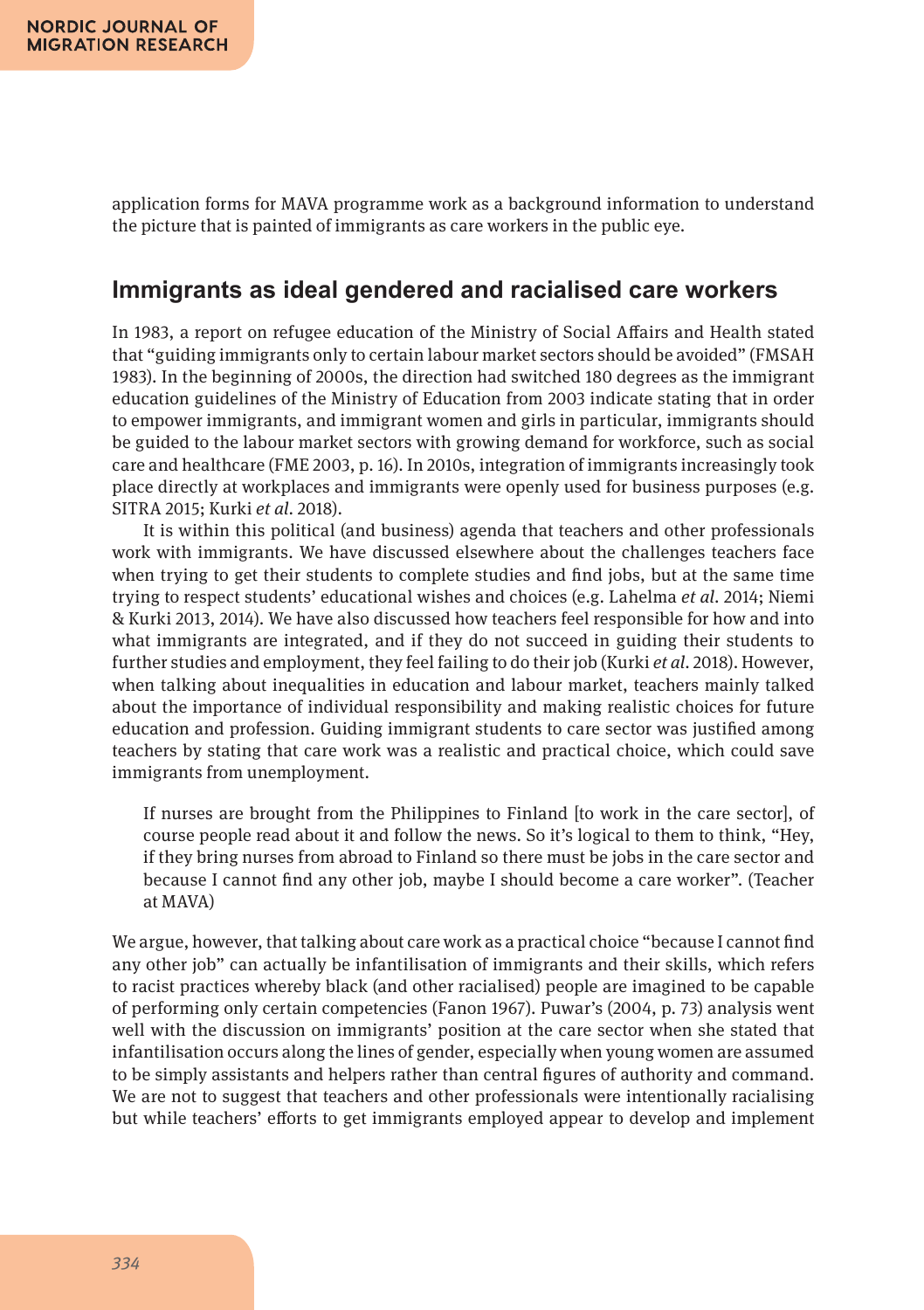equal opportunities, they can still have significantly discriminating and marginalising consequences. By encouraging immigrants to care work regardless of their own interests, teachers focused on changing the individual rather than addressing the barriers to employment and contributed to the reproduction of immigrant care labour. The aim to get immigrants to continue their studies "at least somewhere", as one teacher described the career guidance, was stronger than challenging the discriminatory practices of the Finnish labour market (see also Niemi & Kurki 2014; Lappalainen, Mietola & Lahelma 2013).

In addition to highlighting the importance of getting employed, for quite some time now, a common objective in the EU integration policy has been to increase the participation of immigrant women and girls in education and working life. Behind this policy can be interpreted an assumption that without guidance, empowerment and activation, immigrant women and girls become socially excluded from the society. The following example from a report on integration training indicates how "immigrant culture" is considered as the reason for the exclusion of immigrant women and girls and how education and employment can save them.

The living environment of immigrant girls is often narrow and restricted: only home and school. Immigrant girls and women are in particular risk of exclusion from the Finnish society, where education, employment and participation are important parts of everyday life. (Integration training report)

In the context of lower secondary school, it was young Somali Muslim women who became assumed to struggle and suffer between the authoritarian and restrictive Somali culture and Islam and the liberal Finnish "culture of freedom" (cf. Archer 2002, p. 361). The interviewed teachers depicted young Somali Muslim women as in need of empowerment in order to resist the restrictions of their culture and religion that were understood as oppressing. Teachers described these young women as vulnerable and at risk of exclusion and thus as an opposite of themselves and other Finnish women who were positioned in the discourse as powerful and invulnerable without any needs of protection.

I am not worried that she would not be able to find a profession, she certainly can, but I am worried if her mother gives her the opportunity to study because, I think that she had to take care way too much of her siblings, who were quite lively. (Teacher at lower secondary school)

In the abovementioned extract, young Somali Muslim woman helping her mother at home by taking care of her brothers and sister became depicted as vulnerable and powerless victim, oppressed and devoted to family from young age (see also Huttunen 2004; Hirsiaho 2007; Mirza 2006). Consequently, teacher saw as her duty to rescue young Somali Muslim women by promoting the importance of education and work. Although the teacher regarded household work as a negative and restricting aspect, effecting the future of her student, teacher herself employed the idea of "caring immigrant cultures" when explaining why young Somali Muslim women should apply for practical nurse training and become care workers.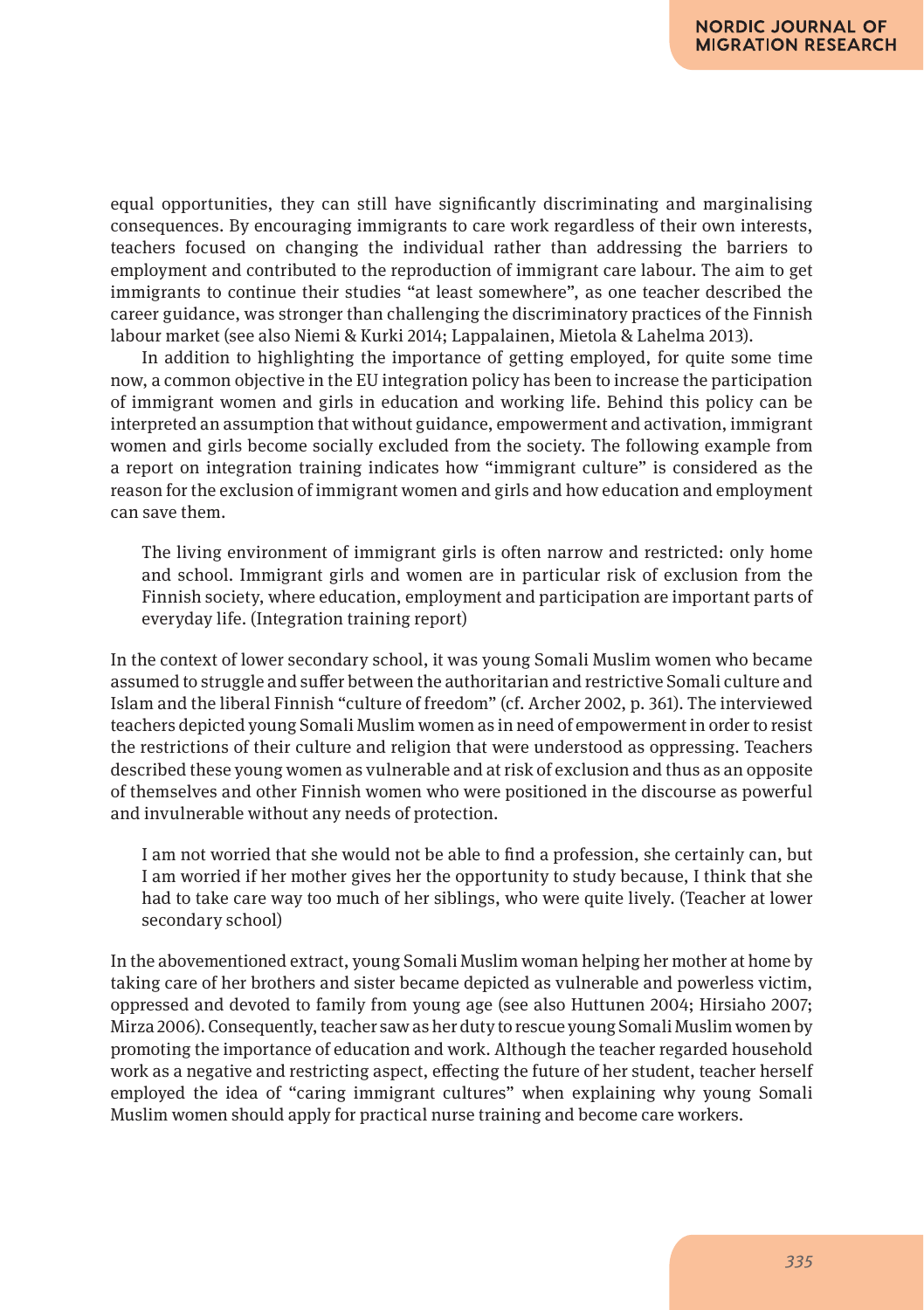I think they [young Somali Muslim women] suit well for care work as they have this certain skill because they have had to take care of their brothers and sisters at home. (Teacher at lower secondary school)

Studies have shown that while the educational and professional choices of the majority population are considered rational and individual, immigrants' choices are seen as cultural, relying on tradition (Himanen & Könönen 2010, p. 65). A number of postcolonial researchers have argued that behind the need to empower racialised subjects lays an assumption of powerless and passive vulnerable victims (e.g. Spivak 1988; Mama 1995). They have criticised the colonial desire to save racialised women from the assumed cultural restrictions and depicting them as an opposite to the white, modern, secular and individual Western women (e.g. Mulinari *et al*. 2009, p. 5).

In the context of pre-vocational training for immigrants, suitable care workers were no longer just vulnerable young Somali Muslim women, but all immigrants regardless of their backgrounds and interests. The following extracts are examples of how the homogenisation of highly diverse group of immigrants into a particular kind of immigrant subject works in the context of integration (cf. Mulinari *et al*. 2009, p. 5).

It is natural for them [immigrants], they like it and are used to taking care of other people. (Teacher at MAVA)

In addition to the basic level of language skills, care work requires understanding of culture as well. We have a lot of potential labour for whom it is very natural to help and assist. (Project worker at immigrant integration)

Guiding immigrants to care work by pleading that they are "naturally skilled" becomes reconciled in the subjectification of "benefactor teachers" who may not intentionally racialise their students but still end up doing so through their mundane little actions, and as such, actively support institutional racism. We argue that the assumed natural skill for care work can be read also as "romanticised racism", as Kuronen (2015, p. 86) described it. In the media and public discussions, a similar discourse can be found, where immigrant care workers are depicted as active and motivated workers interested in elderly care because of their cultural background, driven by entrepreneurial self-development, responsibility, activity and ability to overcome any obstacles (even discrimination and racism) (see Nordberg 2016; Näre & Nordberg 2016; Näre 2013).

In the context of pre-vocational training, the idea of caring cultures was used as a resource when marketing care work for immigrant students. Immigrants' caring cultures were told to enrich the Finnish society providing care services that was not natural for the Finns. The following extract is an example of student's attempt to question the idea that all immigrants are suitable for care work.

Student: Why do we all apply for practical nurse training?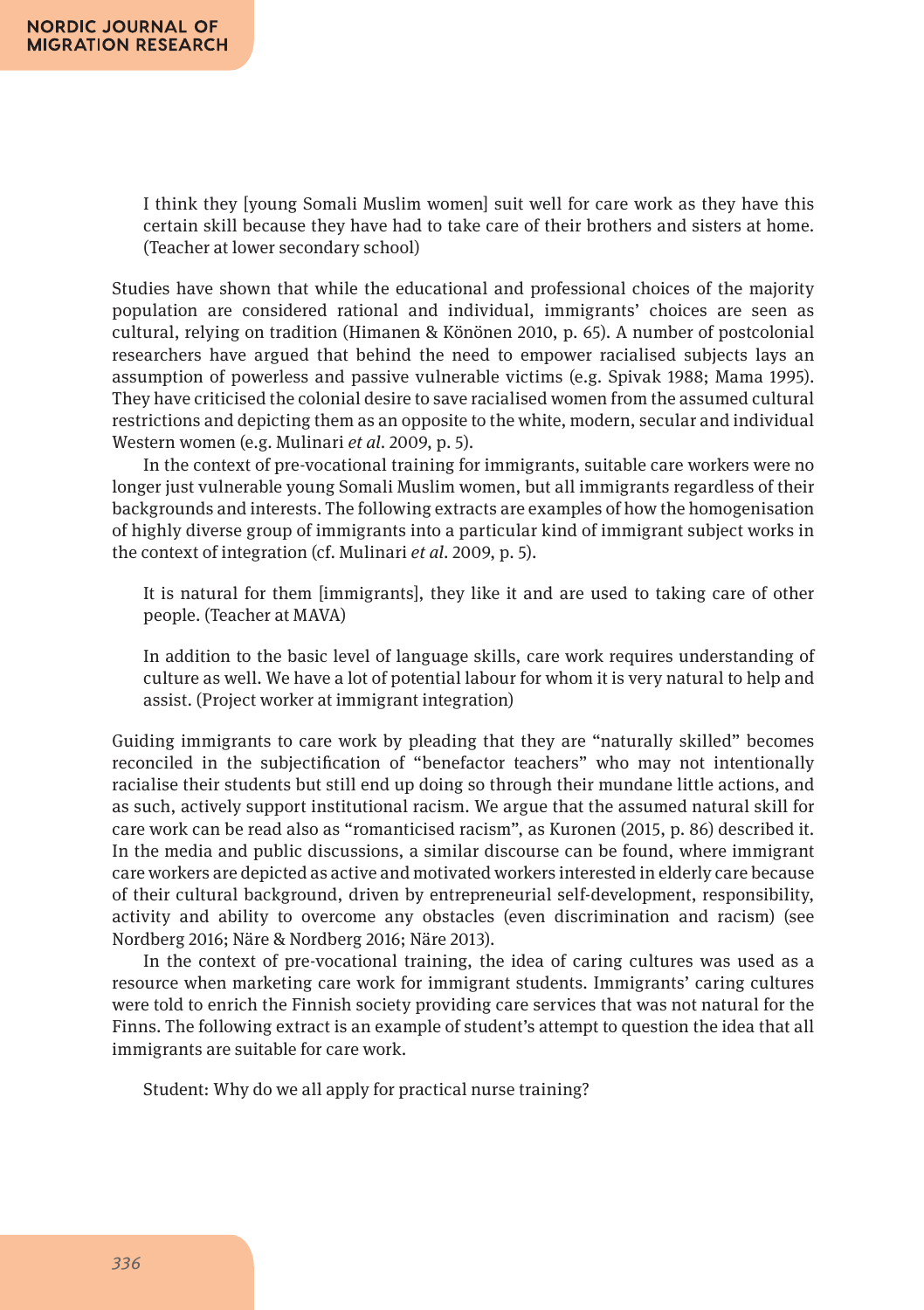Teacher: Well, maybe it is because people who come from other cultures have a need for caring.

Olakivi (2018) showed in his study how the stereotypical thinking of caring cultures is used also by immigrants themselves. At the moment, the problems of elderly care are at the centre of public debate, and the criticism affects also nurses who have to constantly persuade care managers, patients and their relatives of their skills, commitment and ethics. Images of committed, motivated and caring immigrants circulating in the public mind provide a potential resource to be used. Immigrants understand the market value of "their" immigrant-ness in order to get employed (see also Hoppania *et al*. 2016). The following extract is from an interview with young man from the Philippines, with whom Kurki discussed about his country's open emigration policy to educate nursing personnel well beyond its own need with the hope of international recruitment. In the extract, however, the student depicts himself not only as motivated but importantly as educated and experienced for the care work, still ending up working as care assistant instead of practical nurse.

Student: I am interested in practical nurse training because in my home country I graduated from this course. I also have professional experience, I worked in the hospital for the first aid, first in Saudi Arabia, maybe five years there, and then I was in Abu Dhabi.

Researcher: You worked in a hospital also in Saudi Arabia?

Student: Yes.

Researcher: Okay, and what kind of training was there in the Philippines?

Student: I am a graduate nurse, which is a practical nurse here. It was a one-year course and then I left for work.

Researcher: Okay, so you are a graduate nurse already from the Philippines, but you have to re-do the training in Finland again?

Student: Yes, last year I did an on-the-job training in the hospital (...) and then I got a study place at MAVA. I will have a summer job in the same hospital because they said I am so diligent and work so carefully.

Researcher: Is it the practical nurse's work that you do?

Student: Yeah or no, maybe nursing assistant.

Nieminen (2011) highlighted in her study how difficult it is for trained immigrant nurses to get their professional skills acquired abroad recognised in Finland. In practice, trained immigrant nurses often have to act as nursing assistants and/or start practical nurse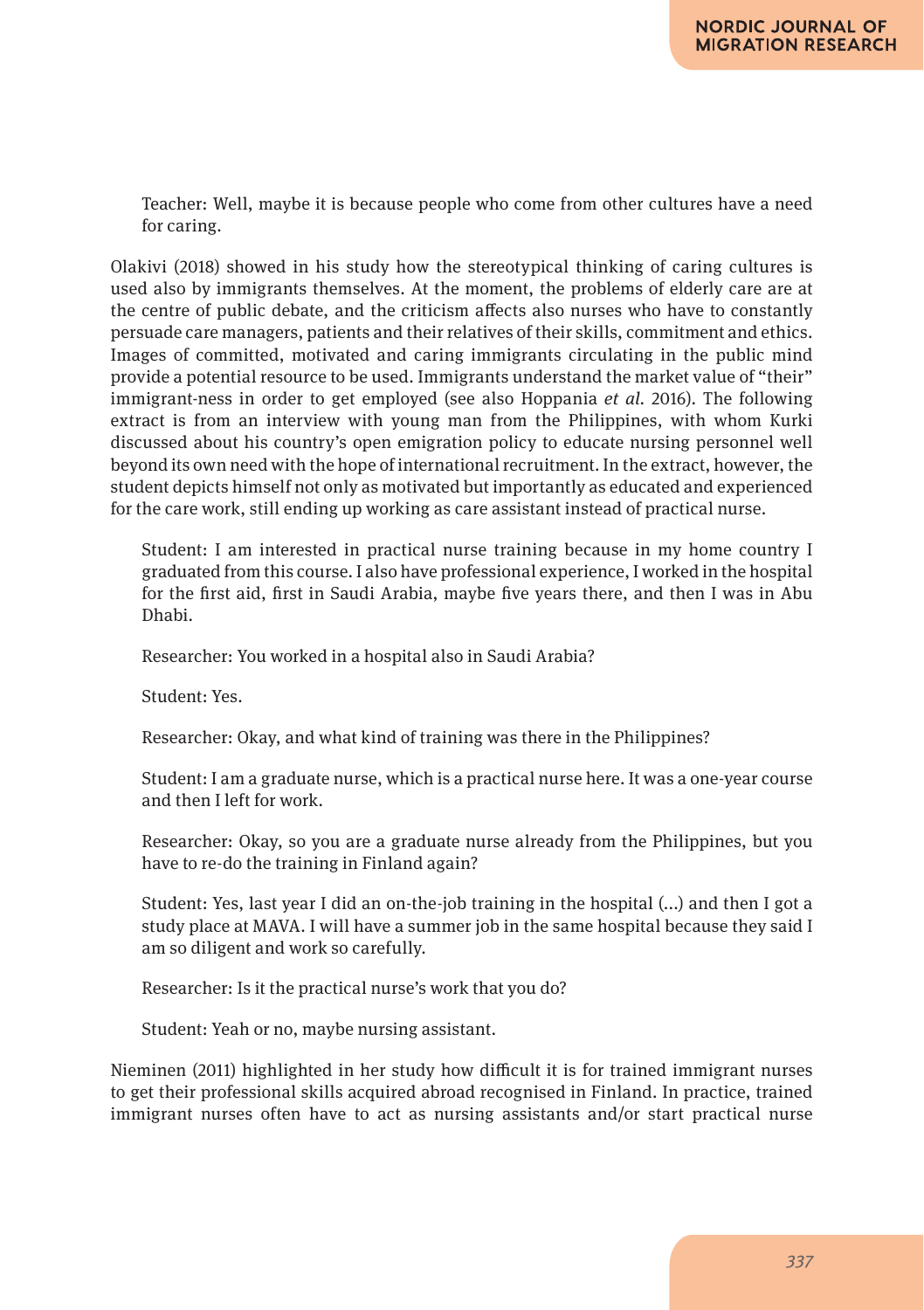training from the beginning. Many immigrants have excellent possibilities to represent themselves as hardworking entrepreneurs who have creatively and courageously crossed the obstacles of integration including learning the language, getting employed and tolerating discriminatory practices (Olakivi 2018). Emphasising differences between immigrants and the Finns and replacing the concept of race with that of culture serve as the basis for hierarchies and categorisation. Racism in the politically correct disguise of multiculturalism guides the debated to cultural differences and naturalness instead of the social status of immigrants and their experiences of exploitation and struggle (Himanen & Könönen 2010, p. 65).

# **Positioning the immigrant self to care work**

When adapting to the needs of the labour market and trying to fulfil the expectations of teachers, career counsellors, employment officers, social services, integration policy and also their families, it seems that immigrants often have to "start from zero", that is, to take up the educational routes that do not relate to their past education, skills and experiences and/or present interests (see also Könönen 2011; Hirsiaho 2007), as the following example illustrates:

Researcher: So, how come did you choose care work? You told me your background was in engineering.

Participant: Well, there isn't care work in vocational training in my country. Everybody takes care of their children and family on their own. There are no old people's homes, no bed patients. Then when I came to Finland and started MAVA programme, my teacher asked me which profession you want. She always talked about care work. Then I asked, what this care work is, and she explained and said that it is easy to get a job in care work, that it's easy to get a job in care work anywhere in Europe! And so I got interested in it because I like to work with people and with old people. So, then I went to the interview in an old people's home for my on-the-job training and saw old people lay in beds and their children don't come to visit them. Nobody comes. So then I just felt that this is the job I want to do, even though it's difficult.

The idea of starting from zero has been analysed and widely discussed in social research, indicating the global inequalities where immigrants are forced to take the shitty jobs at wages and working conditions that the majority population no longer accepts (e.g. Himanen & Könönen 2010; Anderson 2010). It is, however, in this atmosphere where resistance to politics and practices that facilitate a larger immigrant presence in care work can emerge. The dominant conception of vulnerability presupposes and supports the idea that vulnerability can be understood only as victimisation and passivity, invariably as the site of inaction (Butler, Gambetti & Sabsay 2016) and as a form of individual deficiency and pathology (see Brunila *et al*. 2017; Ecclestone & Goodley 2016). However, following Butler,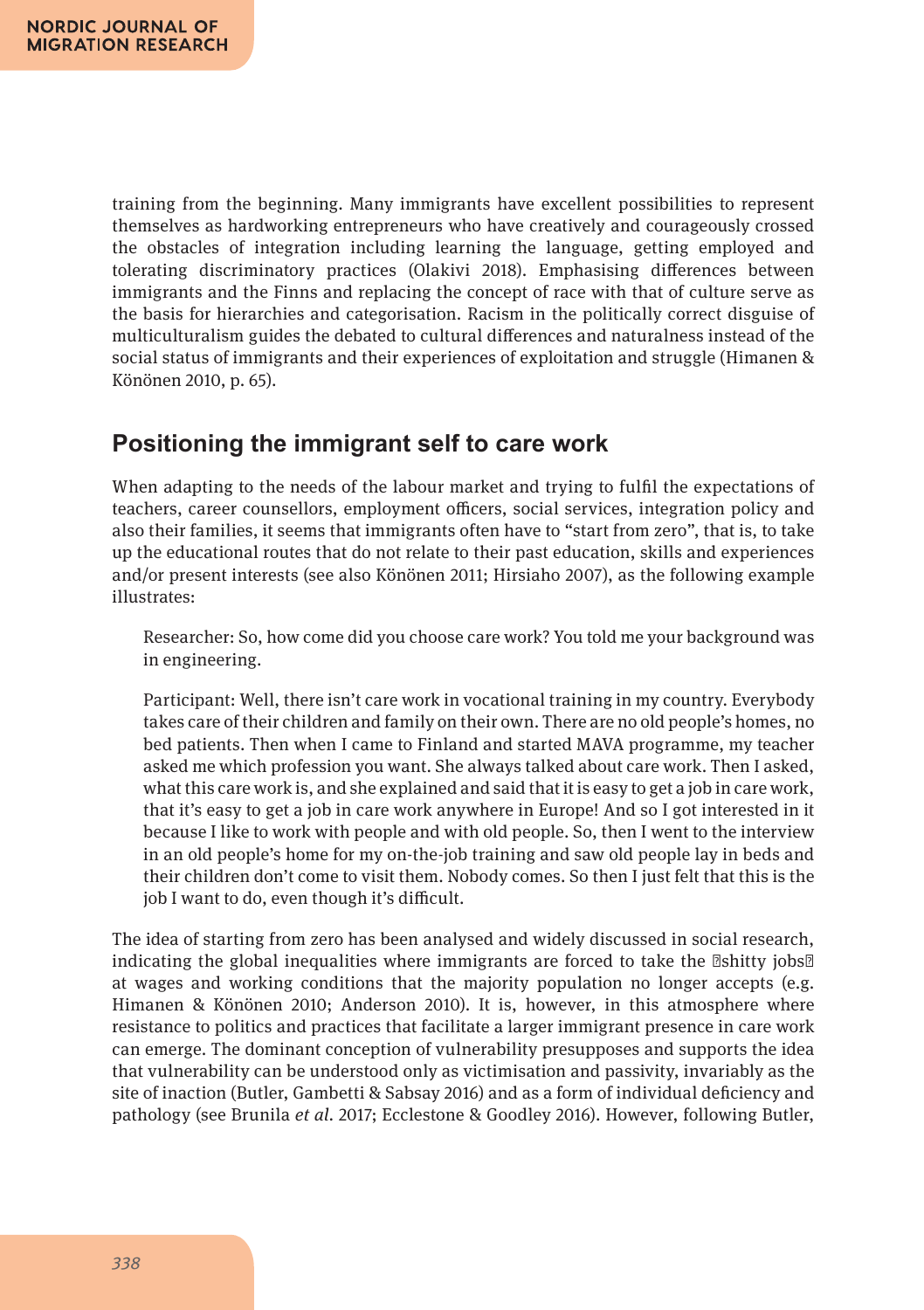Gambetti & Sabsay (2016), we state that vulnerability can also be considered as a condition of resistance. We suggest that instead of understanding accepting and choosing care work simply as submission and obedience, it should be analysed also as an act of resistance.

Interviewed students deployed their immigrant-ness strategically at the same time as they became naturalised by professionals as a fixed group of immigrants which was used as a basis of racialisation (see also Näre 2010). The strategy that was used was to occupy care work in order to aim for another profession. Students, for example, took a detour via care in order to have better chances of getting into another profession, such as police officer or medical doctor, a profession of their dreams (see also Niemi & Kurki 2014), as these students (both of them young Somali Muslim women) who applied for practical nurse training explain in the following excerpts.

I applied for practical nurse training. I'm sure it will be great there as there are lots of people I know, friends and relatives. So, after five years I will be a nurse and then I'll become a medical doctor. (Student of lower secondary school)

You know, I haven't seen any police officers here in Finland who come from my country (Somalia), who would have studied here and then become a police officer. In Sweden, I saw a black boy who was a police officer but in Finland I haven't seen any. So, that's what I want: to become the first black policewoman in Finland! (Student of MAVA)

We argue that becoming an immigrant care worker can easily be read as an "entrapment" of gendered and racialised stereotypes. However, it can also be read as an "escape attempt" (Tamboukou & Ball 2002) as it may contain "ways out" to other subject positions in which to be, ways of being something else than what is expected. Thus, constituting immigrant care workers and becoming immigrant care workers are richly contradictory and paradoxical. Interviewed students did not resist their subjectification as care workers, instead, they were actively took part in their own subjectification by finding creative ways to discursively present care work as a justified and rational choice that also served their own interests. They resisted the expectation that they should spend their whole lives at the bottom-end tasks of the care sector.

These examples can be then read also as "resistance within accommodation" (Mac an Ghaill 1988, p. 9), as positioning the immigrant self perhaps silently to care work but refusing to stay at "immigrants' place". Putting "their immigrant bodies" into care work but insistently taking their own place in the sector can be read as resistance against contemporary anti-immigration and racialisation of working life in general, and care sector in particular. As such, becoming "immigrant care workers" simultaneously operates as a repertoire of collective action and as a form of "re-attunement to vulnerability" (Butler, Gambetti, & Sabsay 2016). Gendered and racialised embodiment of immigrants in the public care spaces can then become platforms for politics of resistance by making immigrants and their work visible and political. We suggest that the idea of immigrants as care workers can be read as "embodied performative speech act" (Butler 1997), where the space of appearance for the political, in this case care work, comes into being. Their positionality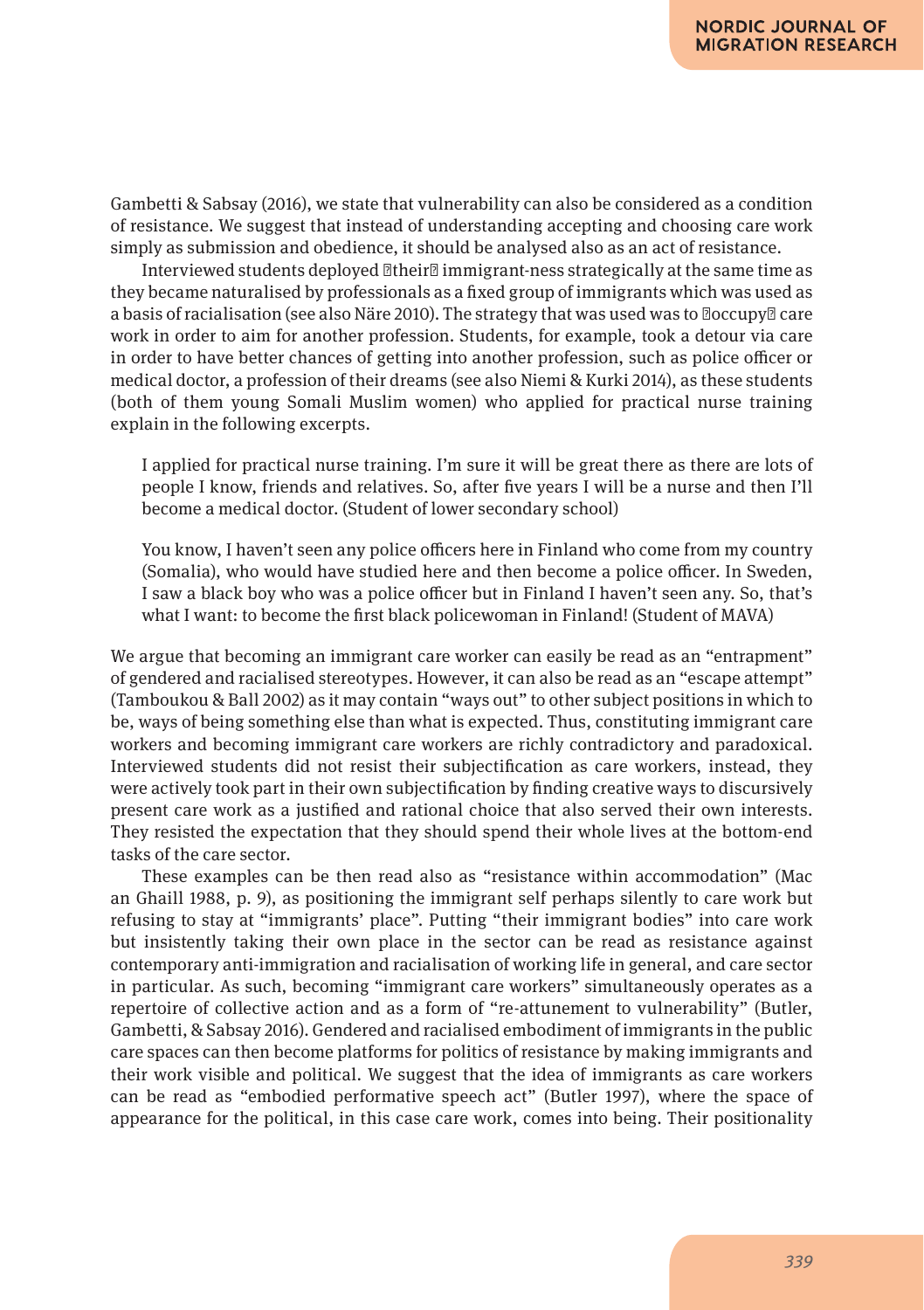in care work illustrates how their very presence is a disruption as well as a continual negotiation (cf. Puwar 2004). This is related to our understanding of immigrant-ness, which we conceptualise as "doing" or "becoming" rather than "being", meaning that immigrantness is reproduced in power relations and in discursive practices.

# **Conclusion**

As a number of feminist postcolonial researchers before us have stated, if we look at the positions of racialised subjects only with the protective or empowering approach, researchers themselves may in fact unconsciously/consciously perpetuate the colonial gaze and perceive and infantilise racialised subjects as helpless victims and deprive them of a sense of autonomy and self-determination (e.g. Mulinari *et al*. 2009; Doezema 2001). In this paper, we have suggested that immigrants in general, and some immigrant groupings in particular, become considered ideal care workers as a result of labour market policy and economic needs, and also through gendering and racialising practices of education. In our data, the reasons given for guiding immigrants to care sector vary from care deficit (working in the sector serves both Finland and immigrants as they get employed) to gendered and racialised stereotypes of caring cultures (see also Kurki 2008; Jokinen & Jakonen 2011; Nieminen 2011). We have shown how immigrants are depicted as a motivated and committed group, ready to care and nurse the children, disabled and the elderly with their natural caring skills . We agree with Näre (2013) that immigrants are attractive to care providers precisely because they are immigrants, it is their immigrant-ness that makes them potentially attractive care workers. We have also shown how that it is through the most apparently trivial moments in educational settings that immigrants come to be constituted as ideal for care work within the terms of discursive practices of integration. Therefore, it is important to understand that immigrants do not "just end up" to the care sector but are deliberately guided there through integration policy and practices of education.

It goes without saying that the interviewed students had various kinds of dreams and plans about their future and ideal professions. During the course of education, in both lower secondary school and pre-vocational training, they slowly started to realise that certain professions were not considered realistic or ideal for them as immigrants. They had been told, for instance, that "you cannot become a medical doctor" while another student had given up on her dream to become a psychologist or social worker as she was told that "university is not for immigrants". Through these kinds of everyday practices in the education sector, immigrants become seen as not qualified for something they aim for, instead, they are expected to learn willingness to start from zero. Consequently, the subject position of "immigrant care workers" becomes part of one's subjectivity, of the understanding of the self, regardless of the multiple subject positions available (cf. Davies 2000; see also Kurki *et al*. 2018; Kurki & Brunila 2014).

Although care work is undoubtedly a valuable work, pushing all immigrants to care work can be interpreted as racist and sexist integration policy if the "popularity" of care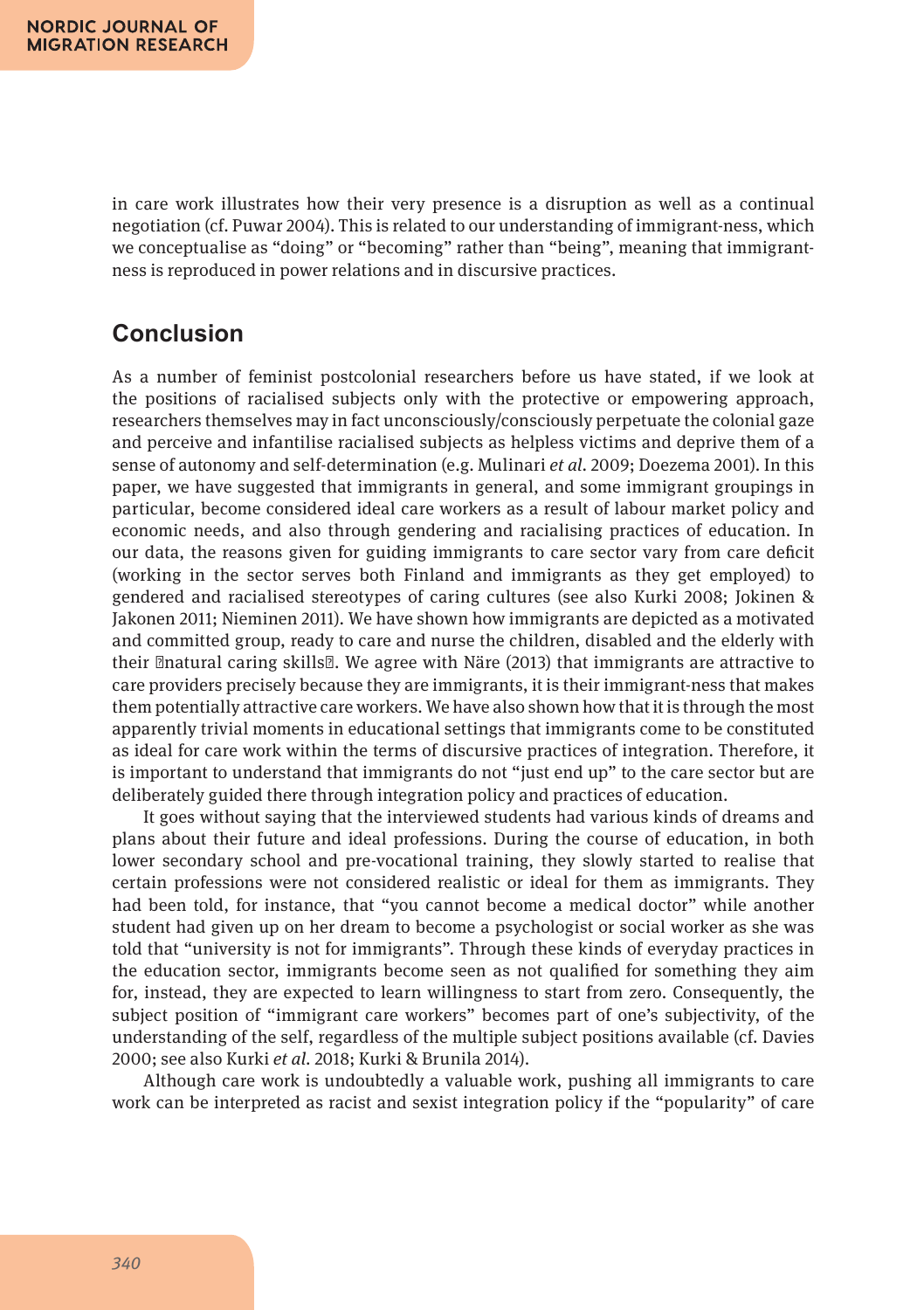work among immigrants is explained with cultural reasons and natural suitability (Jokinen & Jakonen 2011). At the same time, gendered and racialised reasons given in official policies and everyday practices for guiding immigrants to care sector are hushed and not easily spoken, particularly the assumptions related to gender, race, ethnicity and culture; disparity of immigrants in the care sector; segregation of care tasks based on ethnicity in the care sector, and above all, the possibilities to refuse care work.

There is always something both risky and true in claiming that immigrants (or other socially disadvantaged groups) are especially vulnerable. We do not want to blame teachers for over-promoting or immigrants for approving care work nor do we want to look at it as vulnerable and ignorant submission. The actions of teachers and other education professionals can actively support this institutional form of racism, whether they are aware of it or not. We argue that guiding immigrants to care sector is not accidental, and that education, which is designed to eliminate inequalities, can sustain segregation and marginalisation of immigrants in working life. In this paper, we have discussed about the possibilities of resistance and attempted to go beyond the victim or exploitation perspective of migration and care by problematising the representation of immigrants merely as victims of labour market needs. This does not mean that we would deny the discriminatory and racist practices related to immigration and employment as it is important to understand the challenges racialised subjects face in education and labour market, but we want to highlight that racialised subjects are not simply steered by them.

### **Notes**

1. This paper is part of Tuuli Kurki's doctoral dissertation (Kurki 2019). The study is located in two research projects funded by the Academy of Finland: "Citizenship, agency and difference in upper secondary education – with special focus on educational institutions" (2010-2013) led by Professor Elina Lahelma and "Interrupting youth support systems in the ethos of vulnerability" (2017-2021) led by Associate Professor (tenure track) Kristiina Brunila.

#### **References**

Ahmed, S 2000, *Strange Encounters. Embodied others in post-coloniality,* Routledge, London. Anderson, B 2010, 'Migration, immigration controls and the fashioning of precarious workers', *Work, Employment and Society*, vol. 24, no. 20, pp. 300-317. Archer, L 2002, 'Change, culture and tradition: British Muslim pupils talk about Muslim girls' post-16 choices', *Race Ethnicity and Education*, vol. 5, no. 4, pp. 359-376. Bacchi, C 2017, 'Policies as gendering practices: re-viewing categorical distinctions', *Journal of Women, Politics & Policy*, vol. 38, no. 1, pp. 20-41. Bhavnani, R, Mirza, HS & Meetoo, V 2005, *Tackling the Roots of Racism: lessons for success,*  Polity Press, London.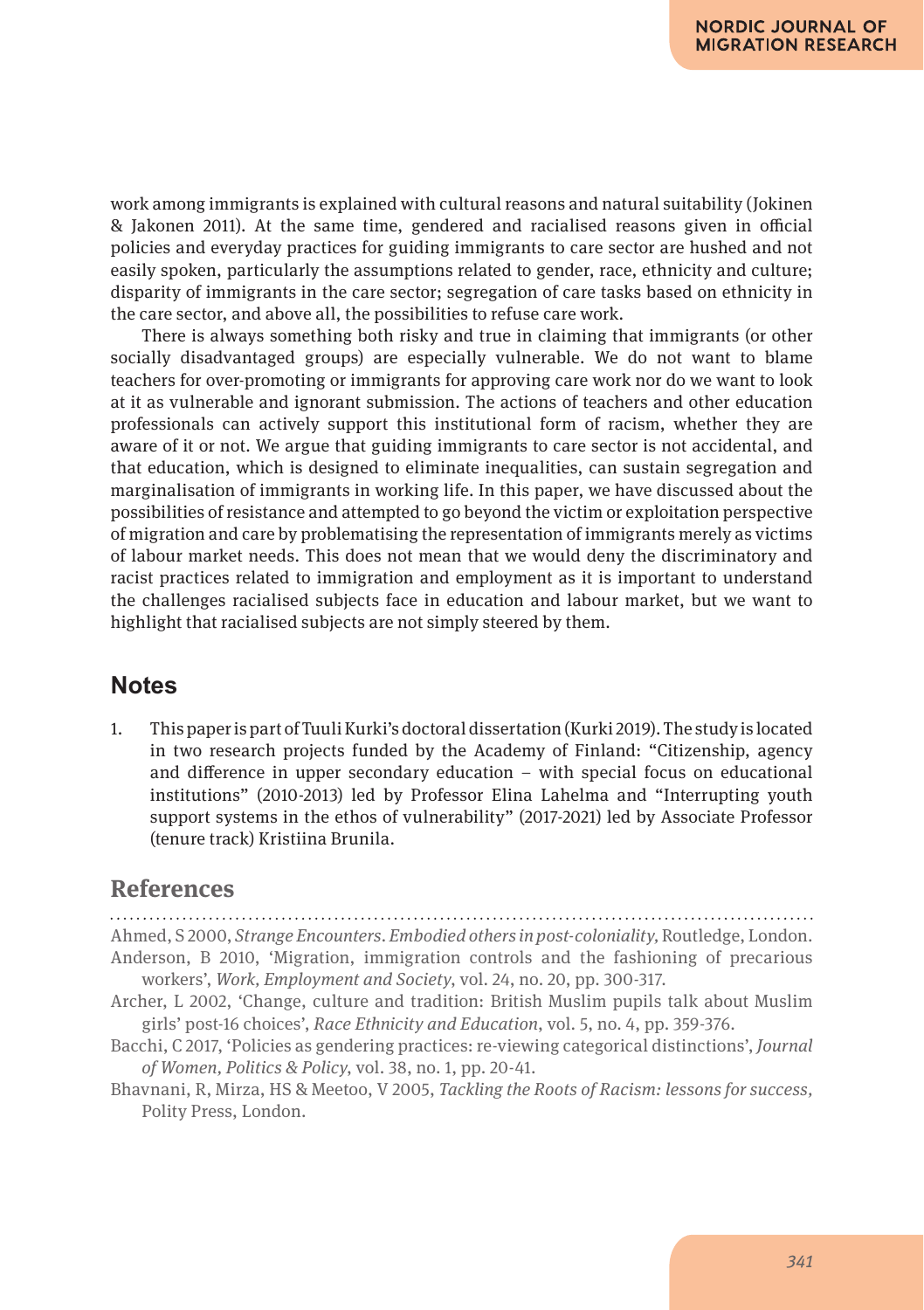- Braidotti, R 2011a, *Nomadic Subjects: embodiment and sexual difference in contemporary Feminist Theory,* Columbia University Press, New York.
- Braidotti, R 2011b, *Nomadic Theory. The portable Rosi Braidotti,* Columbia University Press, New York.
- Brunila, K, Ikävalko, E, Kurki T, Masoud, A, Mertanen, K, Mikkola, A, et al. 2017, 'Transitions, equity and justice in education', in *Oxford Research Encyclopedia of Education*, ed. GW Noblit, Oxford University Press, Oxford, UK.
- Butler, J 1997, *Excitable Speech: a politics of the performative.* Routledge, New York.
- Butler, J 1993, *Bodies that Matter,* Routledge, New York.
- Butler, J 1990, *Gender Trouble: feminism and the subversion of identity,* Routledge, New York.
- Butler, J, Gambetti, Z & Sabsay, L 2016, 'Introduction', in *Vulnerability in Resistance*, eds J Butler, Z Gambetti & L Sabsay, Duke University Press, London, pp. 1-11.
- Crenshaw, K 1991, 'Mapping the margins: intersectionality, identity politics, and violence against women of color', *Stanford Law Review*, vol. 43, no. 6, pp. 1241-1299.
- Davies, B 2004, 'Introduction: poststructuralist lines of flight in Australia', *International Journal of Qualitative Studies in Education,* vol. 17, no. 1, pp. 3-9.
- Davies, B 2000, *A Body of Writing 1990-1999,* AltaMira Press, Walnut Creek, CA.
- de los Reyes, P & Mulinari, D 2005, *Intersektionalitet. Kritiska reflektioner over (o)jämlikhetens landskap,* [Intersectionality. Critical reflections on (in)equality]', Liber, Malmö.
- Doezema, J 2001, 'Ouch! Western feminists' "wounded attachment" to the "Third World Prostitute"', *Feminist Review*, vol. 67, no. 1, pp. 16-38.
- Ecclestone, K & Goodley, D 2016, 'Political and educational springboard or straitjacket? Theorising post/human subjects in an age of vulnerability', *Discourse: Studies in the Cultural Politics of Education*, vol. 37, no. 2, pp. 175-188.
- Fanon, F 1967, *Black Skin, White Masks,* Pluto, London.
- FME: Finnish Ministry of Education 2003, *Opetusministeriön maahanmuuttopoliittiset linjaukset, [Immigration Policy of the Ministry of Education]*, Ministry of Education Working Group Memorandums and Surveys 2003:7, FME, Helsinki.
- FMSAH: Finnish Ministry of Social Affairs and Health 1983, *Pakolaisopetuksen työryhmän muistio, [Memorandum of the Refugee Working Group],* Working Group Memorandum 1983:10, FMSAH, Helsinki.
- Foucault, M 1982/2002, 'The subject and power', in *Michel Foucault. Power. Essential works of Foucault 1954-1984*, ed. JD Faubion, Penguin Books, London, pp. 326-348.
- Fraser, N 2016, 'Contradictions of capital and care', *New Left Review*, vol. 100, pp. 99-117.
- Gordon, T, Holland, J & Lahelma, E 2000, *Making Spaces: citizenship and difference in school,* St. Martin's Press, Macmillan.
- Himanen, M & Könönen, J 2010, *Maahanmuuttopoliittinen sanasto, [Immigration Policy Glossary],* Like, Helsinki.
- Hirsiaho, A 2007, 'Postkolonialismi' [Postcolonialism], in *Toinen maailmanpolitiikka. 10 käsitettä feministiseen kansainvälisten suhteiden tutkimukseen*, *[Other World Politics. 10 concepts for feminist research in international relations],* eds. J Kantola & J Valenius, Vastapaino, Tampere, pp. 227-250.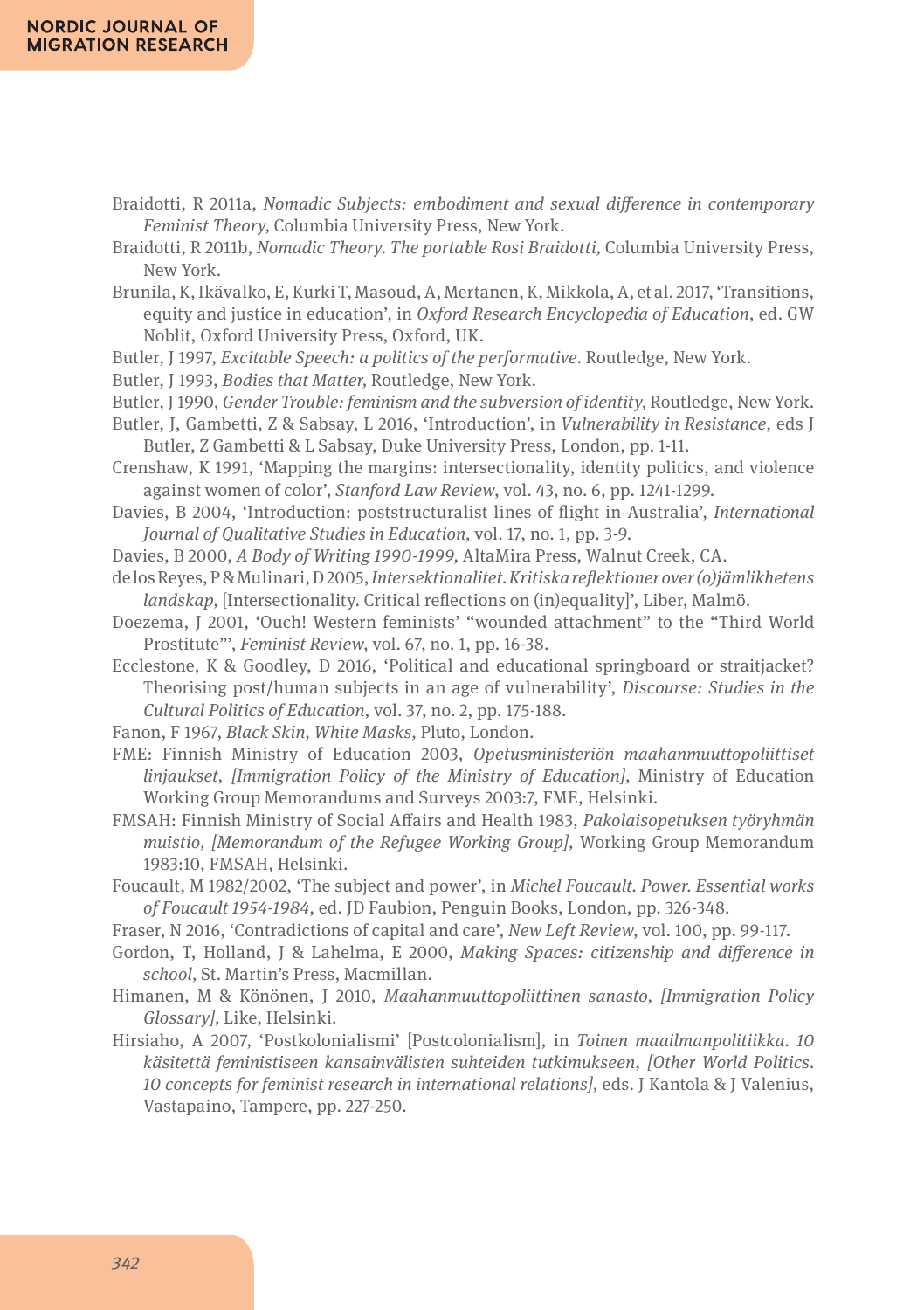- Hoppania, H-K, Karsio, O, Näre, L, Olakivi, A, Sointu, L, Vaittinen, T, et al. 2016, *Hoivan arvoiset. Vaiva yhteiskunnan ytimessä, [Worthy of Care. Complaint at the heart of society],* Gaudeamus, Helsinki.
- Huttunen, L 2004, 'Kasvoton ulkomaalainen ja kokonainen ihminen: marginalisoiva kategorisointi ja maahanmuuttajien vastastrategiat', [Faceless foreigner and a whole person: marginalising categorisation and immigrant resistance strategies], in *Puhua vastaan ja vaieta. Neuvottelu kulttuurisista marginaaleista, [Speaking Against and Silent. Negotiation on cultural margins],* eds A Jokinen, L Huttunen & A Kulmala, Gaudeamus, Helsinki, pp. 134-154.
- Ikävalko, E & Brunila, K 2017, 'Coming to discursive-deconstructive reading of gender equality', *International Journal of Research & Method in Education*, Published online: 09 December 2017.
- Jokinen, E & Jakonen, M 2011, 'Rajaton hoiva' [Unbounded care], in *Yrittäkää edes! Prekarisaatio Pohjois-Karjalassa, [At least try! Precarisation in the North Karelia],* eds E Jokinen, J Könönen, J Venälainen & J Vähämäki, Tutkijaliitto, Helsinki, pp. 118-138.
- Jones, A 1997, 'Teaching post-structuralist feminist theory in education: student resistances', *Gender and Education*, vol. 9, no. 3, pp. 261-269.
- Koponen, E-L 2014, *Selvitys hoiva-avustajan koulutuksesta*, *[Report on nursing assistant training]*, Finnish Ministry of Employment and the Economy, FMEE reports 28/2014, Available at: https://tem.fi/documents/1410877/2871099/Selvitys+hoiva-avustajan+ko ulutuksesta+17122014.pdf [Last accessed 15.04.2017]
- Kurki, T 2019, *Immigrant-ness as (Mis)fortune? Immigrantisation through integration policies and practices in education*, Academic dissertation, Faculty of Educational Sciences, University of Helsinki.<br>Kurki. T 2008.
- Kurki, T 2008, 'Sukupuolittuneita ja rodullistettuja koulutusreittejä. Maahanmuuttajataustaiset tytöt siirtymässä toisen asteen koulutuksiin. [Gendered and racialised educational routes. Immigrant girls' transitions to upper secondary education]', *Nuorisotutkimus,* vol. 26, no. 4, pp. 26-51.
- Kurki, T, Masoud, A, Niemi, A-M & Brunila, K 2018, 'Integration becoming business: marketisation of integration training for immigrants', *European Educational Research Journal*, vol. 17, no. 2, pp. 233-247.
- Kurki, T, Ikävalko, E & Brunila, K 2016, 'Nomadinen tutkimus, kirjoittaminen ja tutkijuus', *Aikuiskasvatus,* 2/2016, pp. 127-130.
- Kurki, T & Brunila, K 2014, 'Education and training as precarious and projectised politics', *Power and Education,* vol. 6, no. 3, pp. 283-294.
- Kuronen, T 2015, *Hoivapommin purkajat*, *[Bomb Dischargers of Care],* Gaudeamus, Helsinki.
- Könönen, J 2011, 'Valttikorttina Venäjä' [Russia as a trump], in *Yrittäkää edes! Prekarisaatio Pohjois-Karjalassa. [At least try! Precarisation in the North Karelia]*, eds E Jokinen, J Könönen, J Venälainen & J Vähämäki, Tutkijaliitto, Helsinki, pp. 97-117.
- Lahelma, E, Lappalainen, S, Palmu, T & Pehkonen*,* L 2014, 'Vocational teachers' gendered reflections on education, teaching and care', *Gender and Education*, vol. 26, no. 3, pp. 293-305.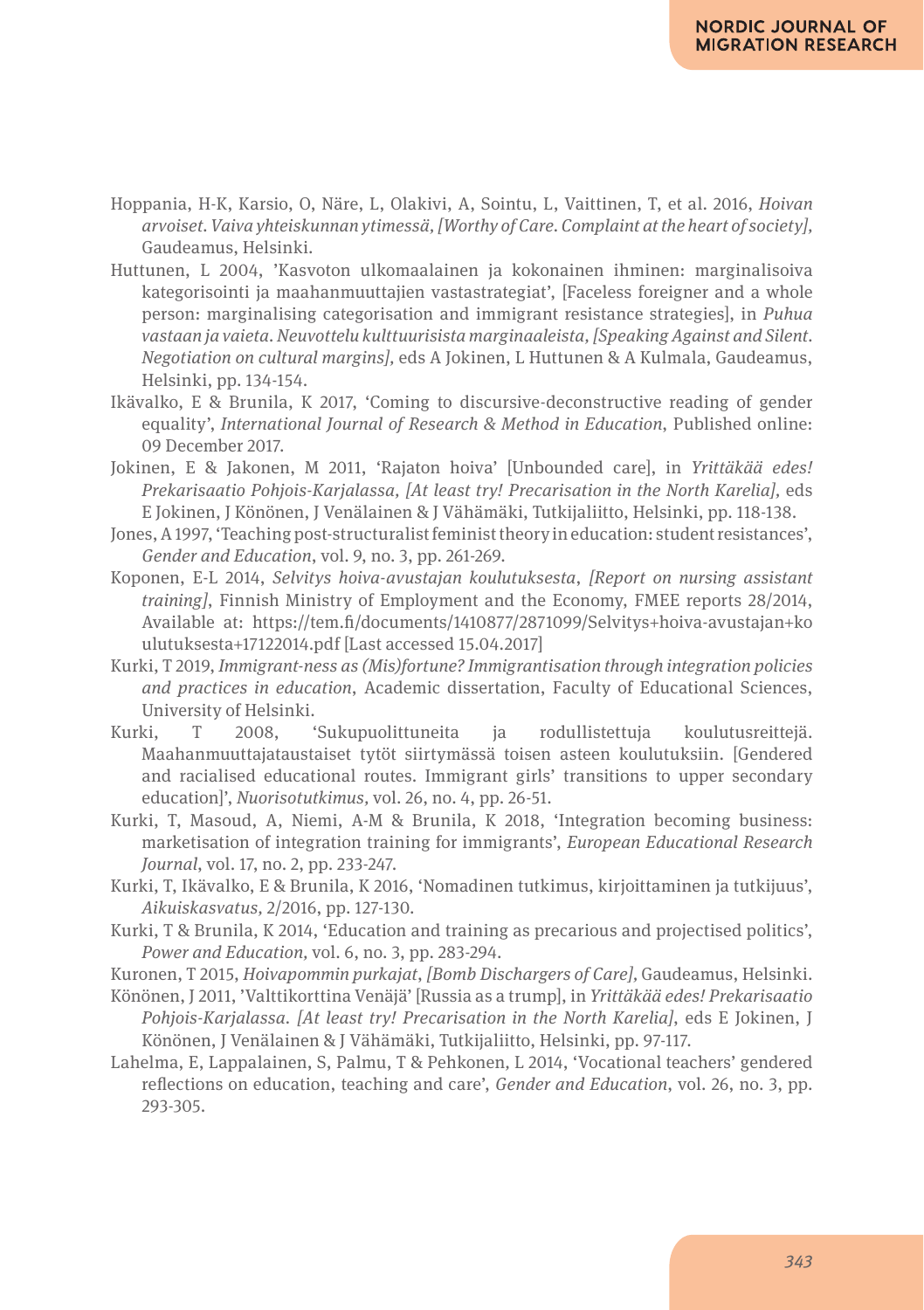- Lappalainen, S 2014, 'Locality, mobility and labour market citizenship: reflections of Finnish vocational students in social services and health care', *Pedagogy, Culture and Society*, vol. 22, no. 3, pp. 425-445.
- Lappalainen, S, Mietola, R & Lahelma, E 2013, 'Gendered divisions on classed routes to vocational education', *Gender and Education*, vol. 25, no. 2, pp. 189-205.
- Lepola, O 2000, *Ulkomaalaisesta suomenmaalaiseksi. Monikulttuurisuus, kansalaisuus ja suomalaisuus 1990-luvun maahanmuuttopoliittisessa keskustelussa, [From foreigner to Finn. Multiculturalism, citizenship and Finnishness in the 1990s immigration policy debate]*, SKS, Helsinki.
- Mac an Ghaill, M 1988, *Young, Gifted and Black*, Open University Press, Buckingham.
- Mama, M 1995, *Beyond the Masks: race, gender and subjectivity*, Routledge, London.
- Mietola, R, Berg, P, Hakala, K, Lahelma, E, Lappalainen, S, Salo, U, et al. 2016, 'Feministinen etnografia kasvatuksen kulttuureita jäljittämässä' *['Feminist ethnography tracing the cultures of education']*, Nuorisotutkimus, vol. 34, no. 1, pp. 4-17.
- Mirza, HS 2006, 'Race, gender and educational desire', *Race Ethnicity and Education*, vol. 9, no. 2, pp. 137-158.
- Mirza, HS 1992, *Young, Female and Black,* Routledge, London.
- Mulinari, D, Irni, S, Keskinen, S & Tuori, S 2009, 'Introduction: postcolonialism and the Nordic models of welfare and gender' in *Complying with Colonialism. Gender, race and ethnicity in the Nordic region,* eds S Keskinen, S Tuori, S Irni & D Mulinari, Ashgate, Farnham, pp. 1-18.
- Niemi, A-M & Kurki, T 2014, 'Getting on the right track? Educational choice-making of students with special educational needs in pre-vocational education and training', *Disability & Society,* vol. 29, no. 10, pp. 1631-1644.
- Niemi, A-M & Kurki, T 2013 'Amislaiseksi valmistettu, valmennettu, kuntoutettu ja ohjattu?' [Prepared, trained, rehabilitated and guided for Vocational Education and Training?], in *Ammatillinen koulutus ja yhteiskunnalliset eronteot, [Vocational Education and Training, and Social Differentiations.],* eds K Brunila, K Hakala, E Lahelma & A Teittinen, Gaudeamus, Helsinki, pp. 201-215.
- Nieminen, S 2011, *Kuulumisen politiikkaa: maahanmuuttajasairaanhoitajat, ammattikuntaan sisäänpääsy ja toimijuuden ehdot, [Politics of Inclusion: immigrant nurses, entrance into profession and agency in the making.],* Academic dissertation, School of Health Sciences, University of Tampere.
- Nordberg, C 2016, 'Outsourcing equality: migrant care worker imaginary in Finnish media', *Nordic Journal of Working Life Studies*, vol. 6, no. 3, pp. 101-118.
- Näre, L 2013, 'Ideal workers and suspects: employers' politics of recognition and the migrant division of care labour in Finland', *Nordic Journal of Migration Research*, vol. 3, no. 2, pp. 72-81.
- Näre, L 2010, 'Sri Lankan men working as cleaners and carers: negotiating masculinity in Naples', *Men and Masculinities*, vol. 13, no. 1, pp. 65-86.
- Näre, L & Nordberg, C 2016, 'Neoliberal postcolonialism in the media constructing Filipino nurse subjects in Finland', *European Journal of Cultural Studies*, vol. 19, no. 1, pp. 16-32.